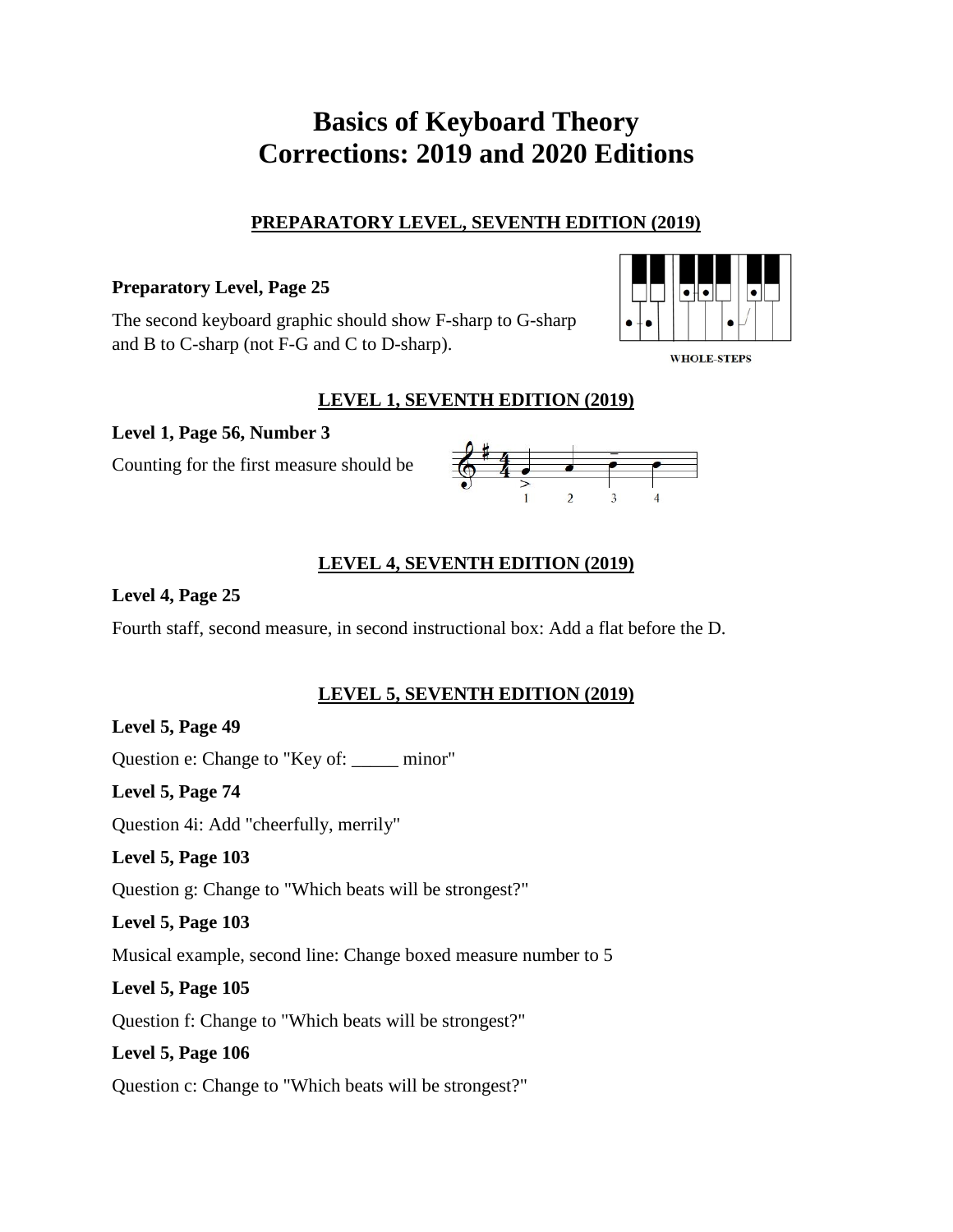#### **LEVEL 6, SEVENTH EDITION (2020)**

#### **Level 6, Page 56**

Musical example, circled chord b: F in parentheses should be F-sharp

#### **Level 6, Page 64**

Question 2 should be numbered as Question 5

#### **LEVEL 7, SIXTH EDITION (2019)**

#### **Level 7, Page 46**

Musical example for question 4n is at bottom of page.

**Level 7, Page 54** Question c: First boxed chord should include the treble clef F **Level 7, Page 56**

Question i: Second boxed chord should include bass clef A

**Level 7, Page 79**

The term *tranquillo* is listed twice

**Level 7, Page 129** Question 8: Change "joyfully" to "humorously, jokingly"

#### **LEVEL 8, SIXTH EDITION (2019)**

**Level 8, Page 15** Modes Chart: Phrygian Mode, lower notes 2, 3, 6, 7, (not 1, 2, 6, 7) **Level 8, Page 18** Remove "Whole-tone scale beginning on Gb" in the top margin **Level 8, Page 82** Question c, Chord e: remove the slash from the answer line

#### **LEVEL 9, SIXTH EDITION (2019)**

**Level 9, Page 55** Second paragraph, end of first line: Change to "of a <u>key</u> other than tonic" (not "chord") **Level 9, Page 66**

Question 4a: Add a G in parentheses to the last chord